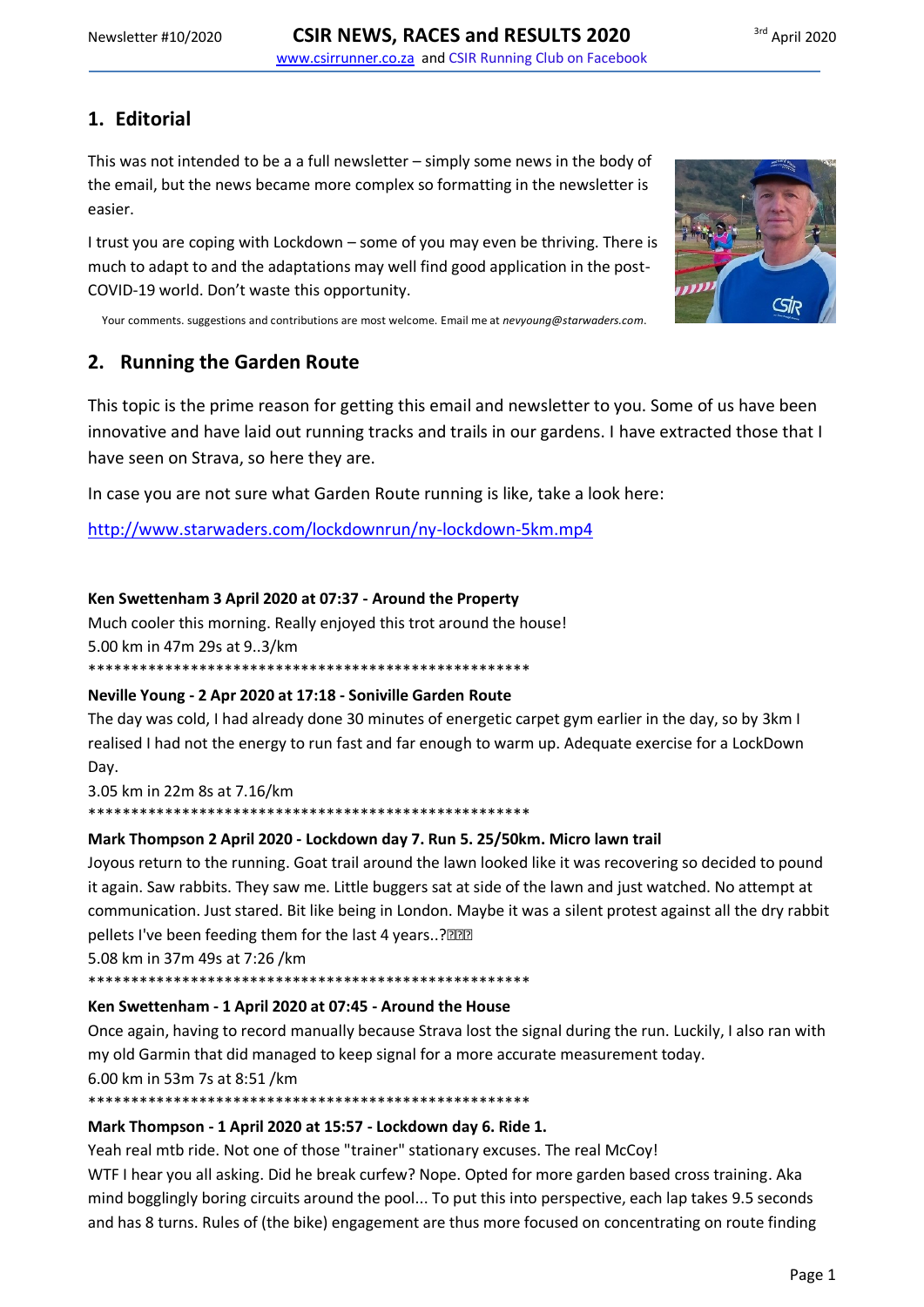www.csirrunner.co.za and CSIR Running Club on Facebook

than speed. Plus u need to keep the brakes on for the full ride so that your granny gear setting has something to push against. The fun in this is that u loose all feelings in ur fingers for the last 30mins. But u do get a lovely burn smell... Secondly u need to know you've ridden the distance. So no padded bike shorts. Plain old unpadded nylon "polly shorts" running attire. I will now go off to the bathroom and quietly make an inspection for any irreparable damage. Sorry Jane... ??

8.11 km in 1h 1m

## 

#### Mark Thompson - 31 March 2020 at 16:21 - Lockdown day 5.

Walk 1. 4kms. Garden Route Exploration.

"To explore strange new worlds, to boldly go where no one has gone before". Christopher Columbus eat ur heart out mate... I opened up a new brave new route that includes a garage thoroughfare and a whole new front garden experience. Unsure of how exhausting this might be so walked for a change. Legs were tired anyway of running..

4.13 km in 1h 1m at 14.5/km 

# Neville Young - 31 March 2020 at 12:22 - Lockdown Driveway Route

The driveway and just a teeny, weeny piece of tar enabled me to run 6k. The lawn was grateful. Lap about 180m, so approx 33 laps.

6.07 km in 42m 38s at 7:01 /km

#### Ken Swettenham - 31 March 2020 at 07:34 - Garden Route

Recorded manually. Distance & Time is approximate. Strava stopped recording twice during the run. Very frustrating!

5.20 km in 46m 0s at 8:51 /km

#### Mark Thompson - 30 March 2020 at 17:05 - Lockdown day 4. Run 4. 20/50km. Micro lawn trail.

Actually quite a mental and physical challenge today... Feeling tired. Nothing new to report except that maybe I should introduce a water table en route. And some music. Need to sort out headphones. Saw the bunny. It saw me.

5.14 km in 38m 52s at 7:34 /km 

#### Neville Young - 28 March 2020 at 16:56 - LOCKDOWN! - Soniville 5km Garden Route

Keeping fit during lockdown from back garden to front garden 60 times. My Garmin said 5.03km - Strava has got it wrong - NOT 4.99km ! I won't be denied. 4.99 km in 45m 53s at 9:12 /km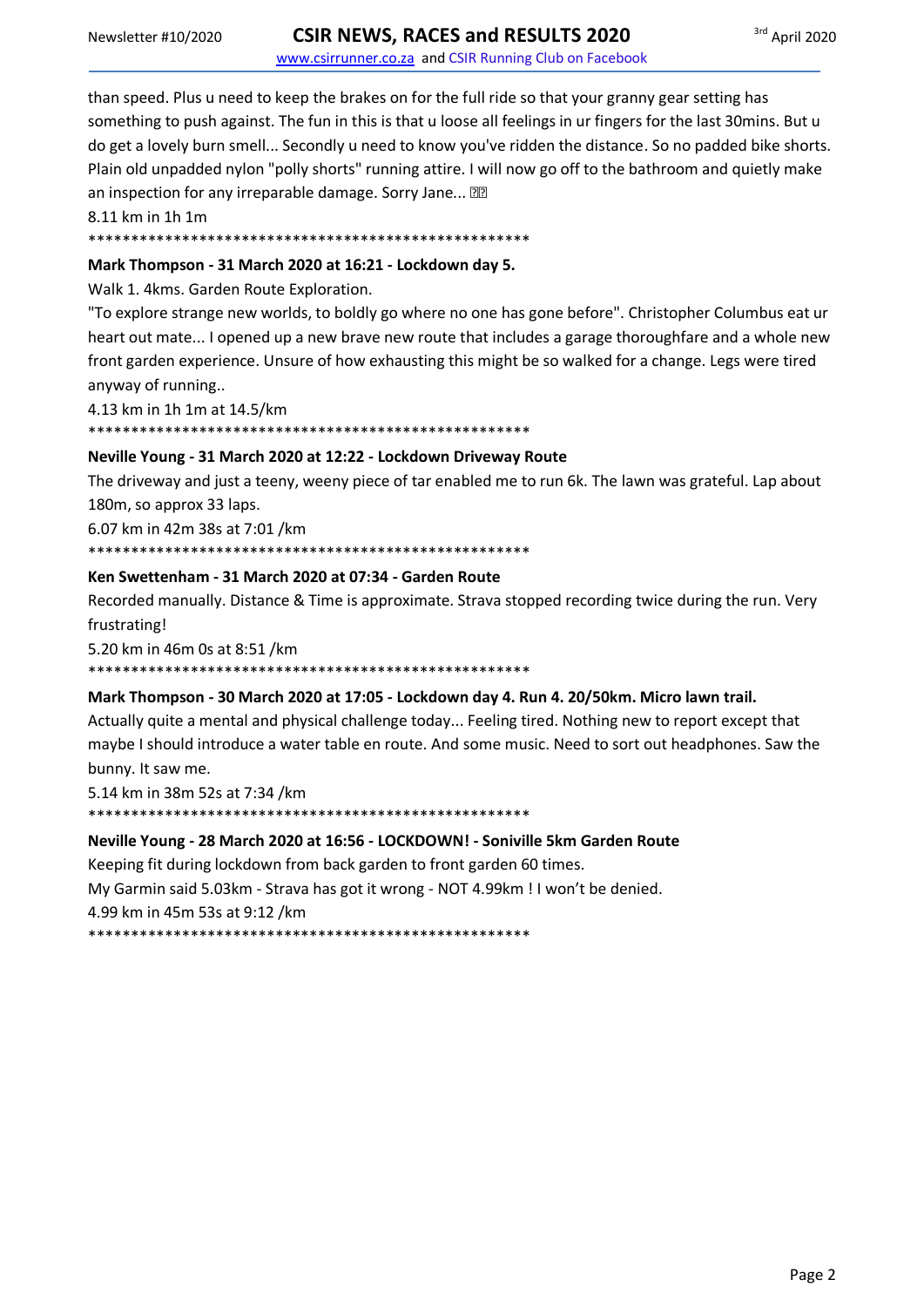**3. A very unusual collection of running routes!**



With this result: